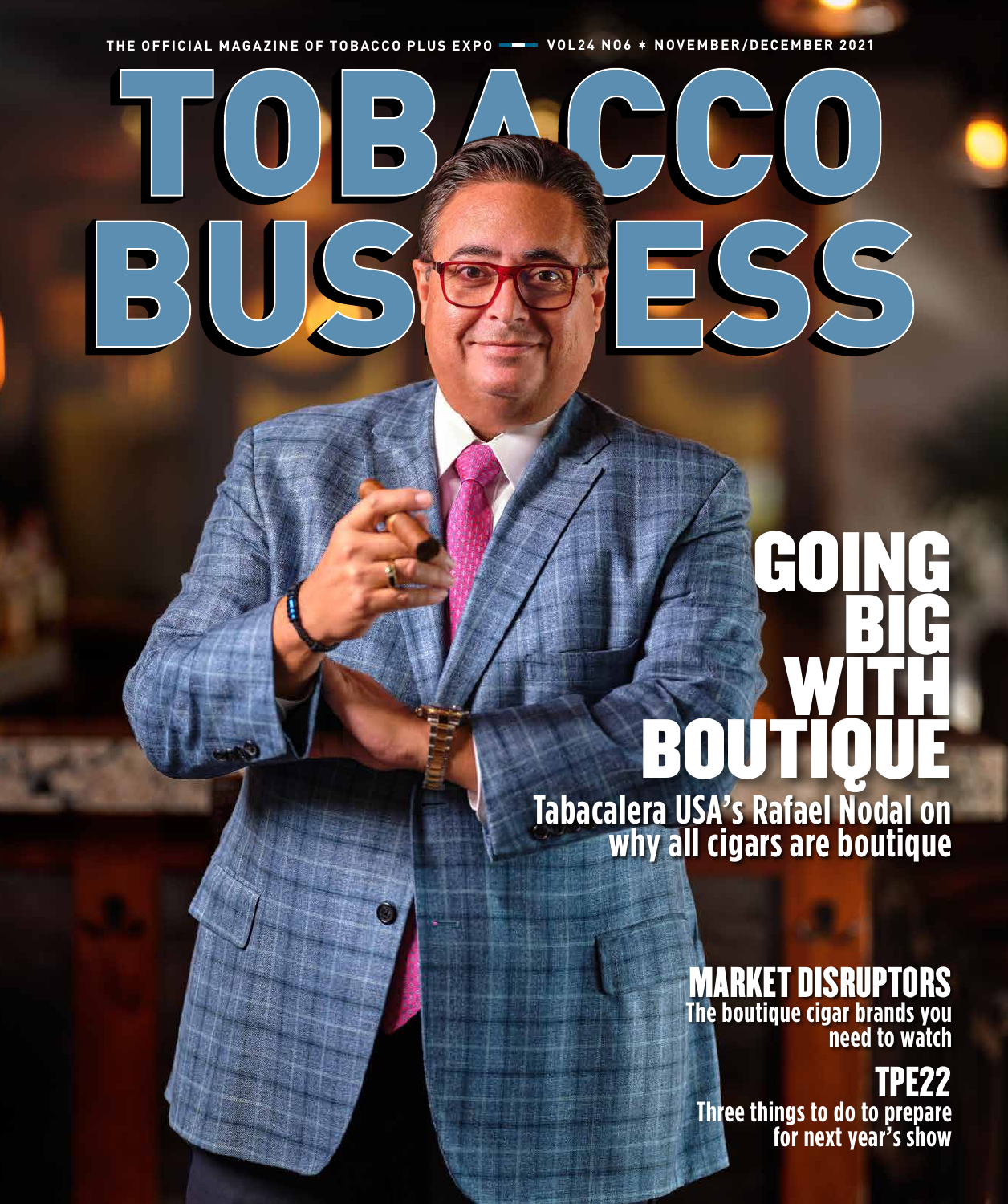# **Minding Her Business Minding Her Business**

H

By Antoine D. Reid

**[ 32 ]** TOBACCO BUSINESS **[ NOVEMBER** / **DECEMBER | 21 ]**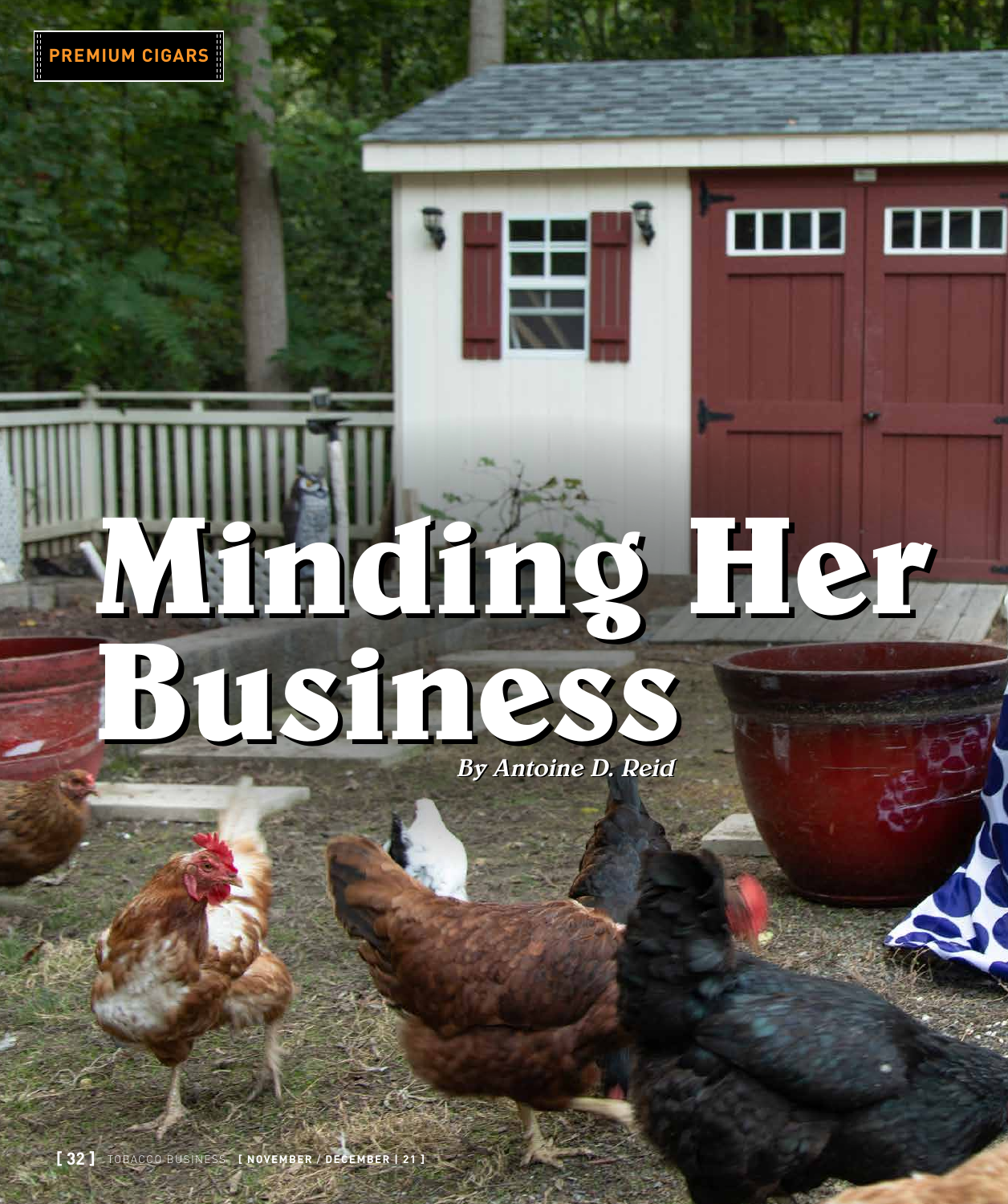

*Desiree Sylver is bringing her own flavor and business sense to the cigar industry with the launch of Drunk Chicken Cigars, a fowlinspired brand that's boutique in size but every bit premium.* 

Desiree Sylver is a busy won<br>questions for this interview,<br>day's tasks that are necess<br>Chicken Cigars, moving<br>tape being pulled from t<br>containing recent orders s<br>musical background noise.<br>an upcoming event she pla<br>all part Desiree Sylver is a busy woman. As she's answering the many questions for this interview, she's also completing many of the day's tasks that are necessary to keep her business, Drunk Chicken Cigars, moving forward. The sound of packing tape being pulled from the spool and applied to boxes containing recent orders serves as some sort of industrial musical background noise. She's also busy making plans for an upcoming event she plans on attending. Multitasking is all part of the game for Sylver, who became one of the latest entrepreneurs to enter into the premium cigar industry with a brand that's getting a considerable amount of attention and conversation because of its unique name.

Sylver was born in the suburbs of Washington, D.C. She recalls her childhood as being fun. "I feel like we had the best generation ever," she says. "We were a little bit freer. We didn't have COVID or things of that nature."

Long before she launched her cigar brand, Sylver worked in the federal government as a civil servant. With a Ph.D. in organizational leadership, she served as a professor at Strayer University and was an instructor within several different companies. Teaching and being a professor was all part of Sylver's retirement plan. That is, until cigars came into her life.

Sylver's ex-husband smoked cigars, and she'd regularly find herself in a cigar lounge for what became their date nights. He'd go into the humidor and would come back with a cigar for both himself and for her. While she didn't know much about what she was smoking, she enjoyed cigars, so much so that when they divorced, lounges continued to be where she spent some of her leisure time and also learning more about the products she was smoking.

"I was totally shocked when I saw inside a humidor for the first time. I had no idea there were so many different cigars in there," she explains. "The humidor manager was like, 'What do you like to smoke?' I was like, 'I don't know, whatever my ex-husband handed me!' The guy in the humidor explained the wrapper, binder and fillers to me, and explained the different notes and stuff. So I became very interested in trying to learn as much as I could about the cigars and trying to figure out what I liked to smoke.

"When I came home, I had probably about 10 or so cigars. I started to research them and look up the wrapper, binder, filler, and that's when I realized [they] all were so different. I wanted to find out what I liked, so I did a spreadsheet and started to put the wrapper, binder and filler in it and took notes on what I liked."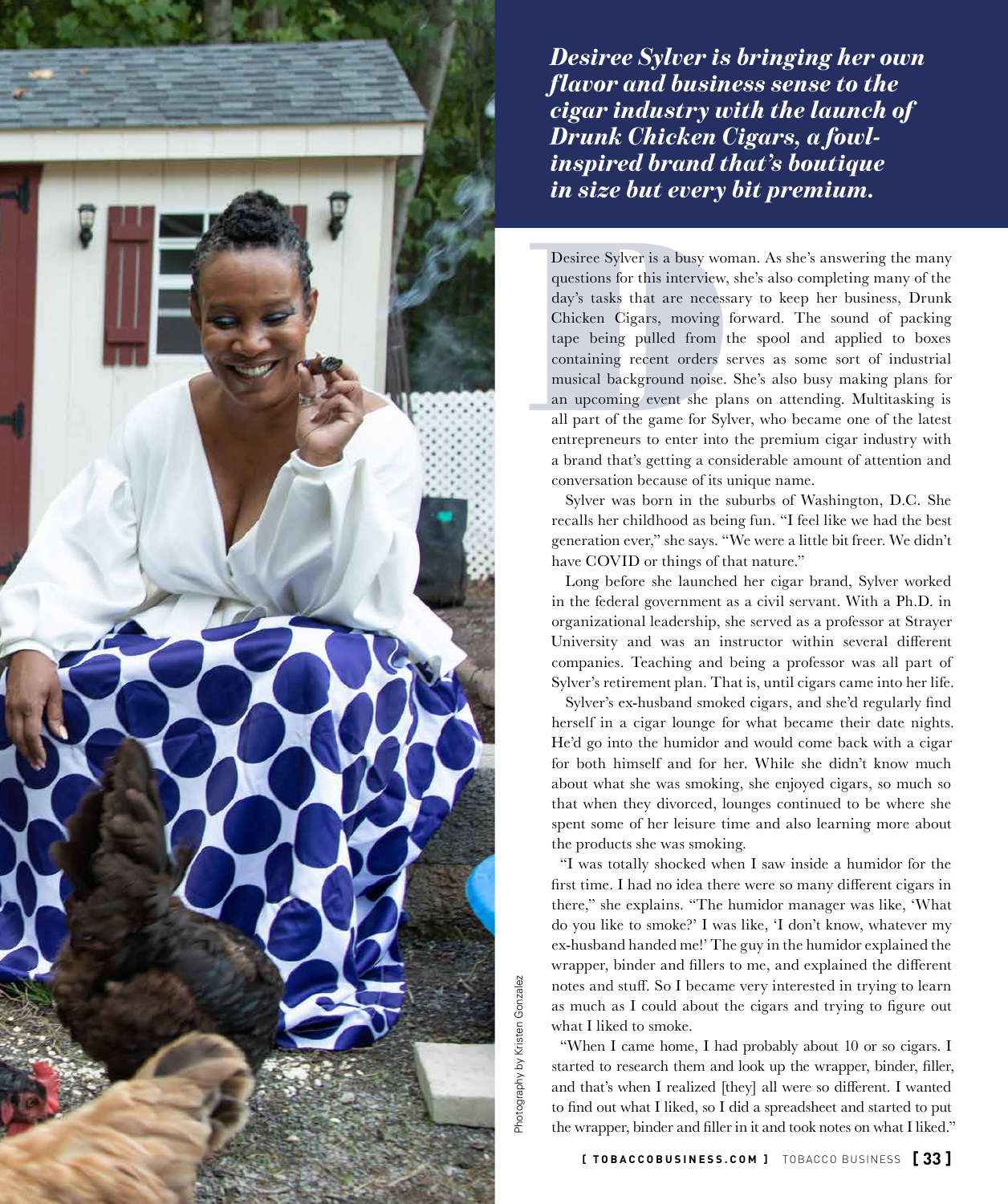Sylver's self-exploration of cigars began nearly seven years ago and has since developed into much more than a hobby—it's become her business. Sylver shares how her curiosity about cigars helped build

we had to figure out what we needed to do. We talked to a lot of lounge owners, tried to figure out what works, what doesn't work. The constant thing was that we needed to change the bands on the

a brand that, while small, has every intention of making a big splash in today's cigar scene.

#### **The Good and the Bad**

Sylver had no intention of ever starting her own cigar brand. When she reentered the dating scene, her now-fiancé, Rico Reed, also smoked cigars. In addition to traveling together, the two smoked cigars together as well. There was a running joke between them that one of them was going to have to quit smoking because of how many cigars they each smoked each day and how expensive the hobby was becoming. During one of their trips, they came across some cigar rollers who informed them of some current tobacco they had to work with. Sylver and her fiancé explained what they liked and asked the rollers to create a couple of blends for them. Having cigars made specifically for their palates and preferences helped them indulge in something they enjoyed in a more budgetfriendly way.

These cigars were inexpensive to make, but the tobaccos used in the blends were very much premium. Now, Sylver and her fiancé had their own cigars to smoke in addition to those that they would buy in the lounges they spent time in. In the lounge, friends would approach the couple and ask



**I needed to hear everything so that I was aware. I'm an information junkie, and so I just asked a lot of questions, and people**  were willing to answer the questions.<br>
— Desiree Sylver **— Desiree Sylver** "

cigars, and so we did that and we've been selling ever since."

There was much work required to start a new cigar company. Sylver and Rico relied on retailers to help them figure out how to successfully launch their brand. They found that most cigar lounge owners were willing and more than happy to answer any questions they had to ask. As they made tweaks to their brands, Sylver and Rico would go straight to retailers to ask for feedback, seeking both good and bad comments and thoughts.

"I'd never want to hear just the good stuff because if I'm hearing just the good stuff, then I'm never going to be able to make corrections or updates or anything of that nature," Sylver explains. "I needed to hear everything so that I was aware. I'm an information junkie, and so I just asked a lot of questions, and people were willing to answer the questions."

Asking other manufacturers for their advice and input on production issues and price point was also part of the process. Early on in her business, Sylver understood how important it was to figure out the manufacturing issues. How much was it going to cost to get future cigars made? Were there any production limitations she needed to be aware of? What shipping time

them what they were smoking. After telling them it was a cigar they made, they'd offer some sticks as samples. The friends smoked these special blends and would express how good they were and made the recommendation that they try to sell those cigars on their own. Suddenly, a business was born.

"We heard that so much that we started investigating what that would look like," said Sylver. "We went to some lounges, and the lounge owners would tell us, 'Yeah, we would sell it.' From there, frames should she expect? She knew that her company's customer service would be defined by how well she would be able to get product to her customers, so these were the crucial questions and problems she needed to solve early on in her business.

#### **What it Means**

Another issue that had to be tackled was what to name their new brand. While speaking with a manufacturer early on, Sylver was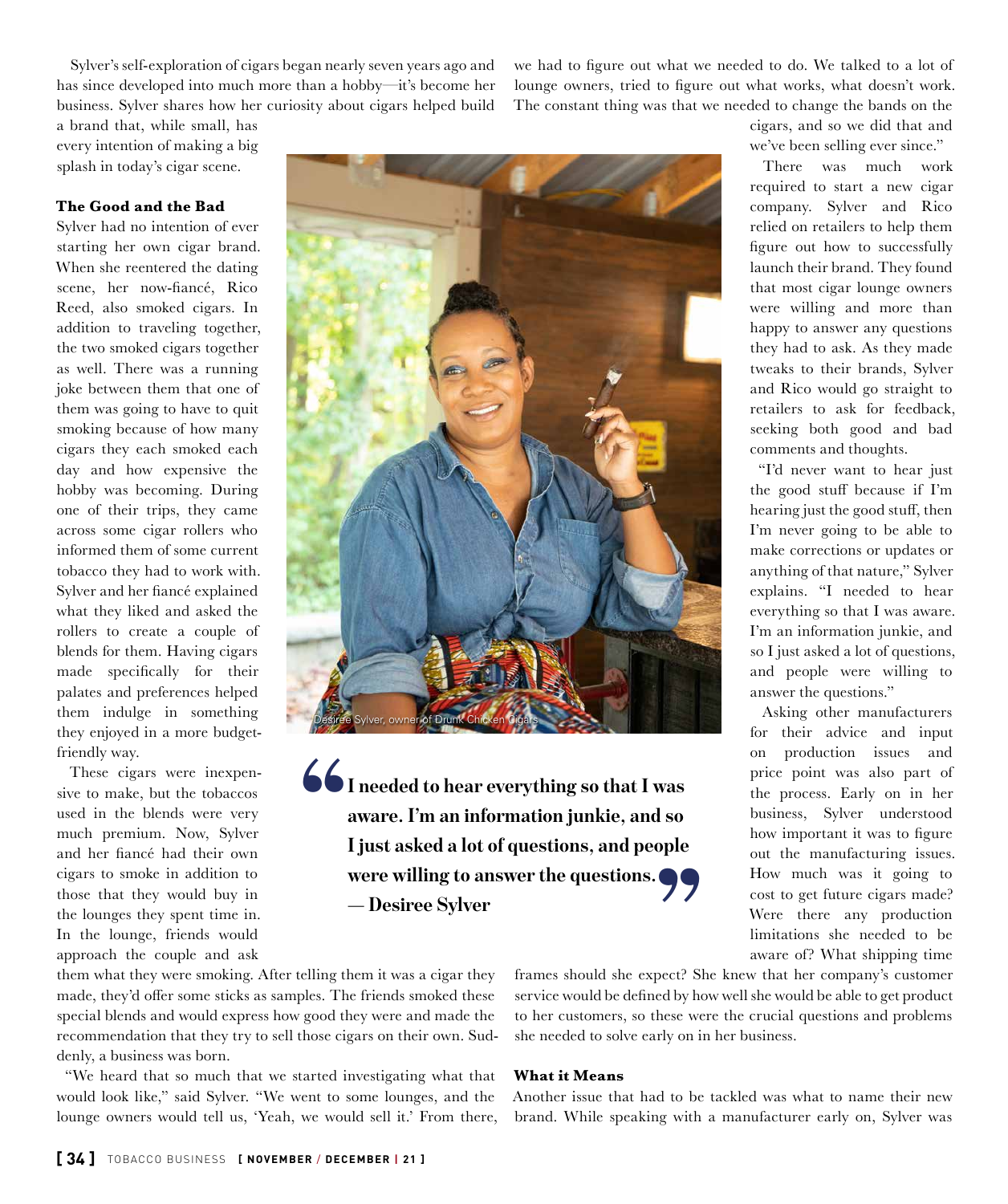asked what she'd name her cigar brand. She told the manufacturer that she and her fiancé were considering calling it Mad Dog or something along those lines. When asked what that name meant to her, she responded it didn't mean anything; it was just a name.

"He said 'No, no, no. A name has to mean something! You have to have a story behind it.' So again, here was another lounge owner and manufacturer being very, very helpful in trying to help us navigate the waters of the cigar industry," says Sylver. "We sat there smoking the cigars that they made, and he said, 'Well, you need to come up with another name.' So we're sitting there talking, and we both said, 'Drunk Chicken.' He said, 'I don't know what that means, but that's the name of your cigars. Tell me the story behind it.' So we told him that our backyard's named the drunk chicken and kind of joked about it. He said, "That's perfect. That's it. That's what you should go with.' He said it made sense to him, and it would make sense to others. And so we did."

Sylver's philosophy is that life is too short to sit around and cry over a lot of things, thus the name Drunk Chicken Cigars worked for this

new business venture. Because the name is a bit kitschy, some have questioned the legitimacy of the brand and its products when they first hear it. People not taking the brand seriously because of the name is another issue that is just part of the business process. Sylver has been told that if she'd change the name of her company, she might do better. She agrees to some extent but also feels there's no certainty that a different name would necessarily make business any better. Drunk Chicken Cigars is here to stay.

The poultry theme carries over into the names of the different cigar lines as well: the DCO (Drunk Chicken Original) the Mother Clucker, the Fat Hen, Living the Dream and Sweet Dreams. These cigars are all based on Sylver and Rico's palates and what they enjoy eating and drinking. Rico prefers 6 x 60 cigars while Sylver likes Lanceros. Rico likes full-bodied cigars and Sylver prefers cigars that are more on the medium side. When creating the blends, Sylver wanted a cigar that was spicy and would pair with red wine—and something that was quick to smoke. Mother Clucker had the spice Sylver wanted, and Living the Dream is a smooth smoke that could be enjoyed in a short amount of time. Sweet Dreams was developed after receiving the request for something sweet. Discussions with lounge owners also led to the development of several other cigars, including the Egg-Treme and the event-only Homicidal Hen.

Five of the blends were launched right before the pandemic, and with in-person events unable to happen, Sylver relied on virtual herfs and Zoom meetings to get feedback on her products. This feedback helped to refine the company's marketing plans, giving them retail and consumer-generated tasting notes and descriptions of their



Timing has also played a role in Drunk Chicken Cigars' gradual rise. With the company launching during 2020, Sylver and her company were sought out by those looking to support Black-owned and female-led businesses.

"At the time, while there was Tres Lindas [Cubanas Cigars], led by two Afro-Cuban sisters, I think I was maybe the only other one that was visible," she says. "Now I'm sure there were other ones, but at that time, it just felt like we were the only two companies out there that were female, Afro-owned. It kind of propelled us."

As a female brand owner, Sylver has also encountered her fair share of questions regarding her knowledge of cigars and about being a brand owner. While this aspect of the business has been frustrating, she chooses to focus on getting to yes rather than any nos she may receive. She also incorporates her own experiences into her brand, making sure her company and its cigars appeal to the masses rather than a segment of the industry.

"I do make a conscious effort to make sure that I'm inclusive, because one of the things that I love about the cigar industry is that I can go to just about any lounge, sit down, and the person across from me can be a different color, race, orientation, religion, whatever, and we can have a great conversation," she says. "That's what I try to focus on: making sure that we're inclusive because I do believe we're a cigar company first."

Strategic collaborations with companies such as spirits brand Uncle Nearest have helped Drunk Chicken Cigars scale its business.